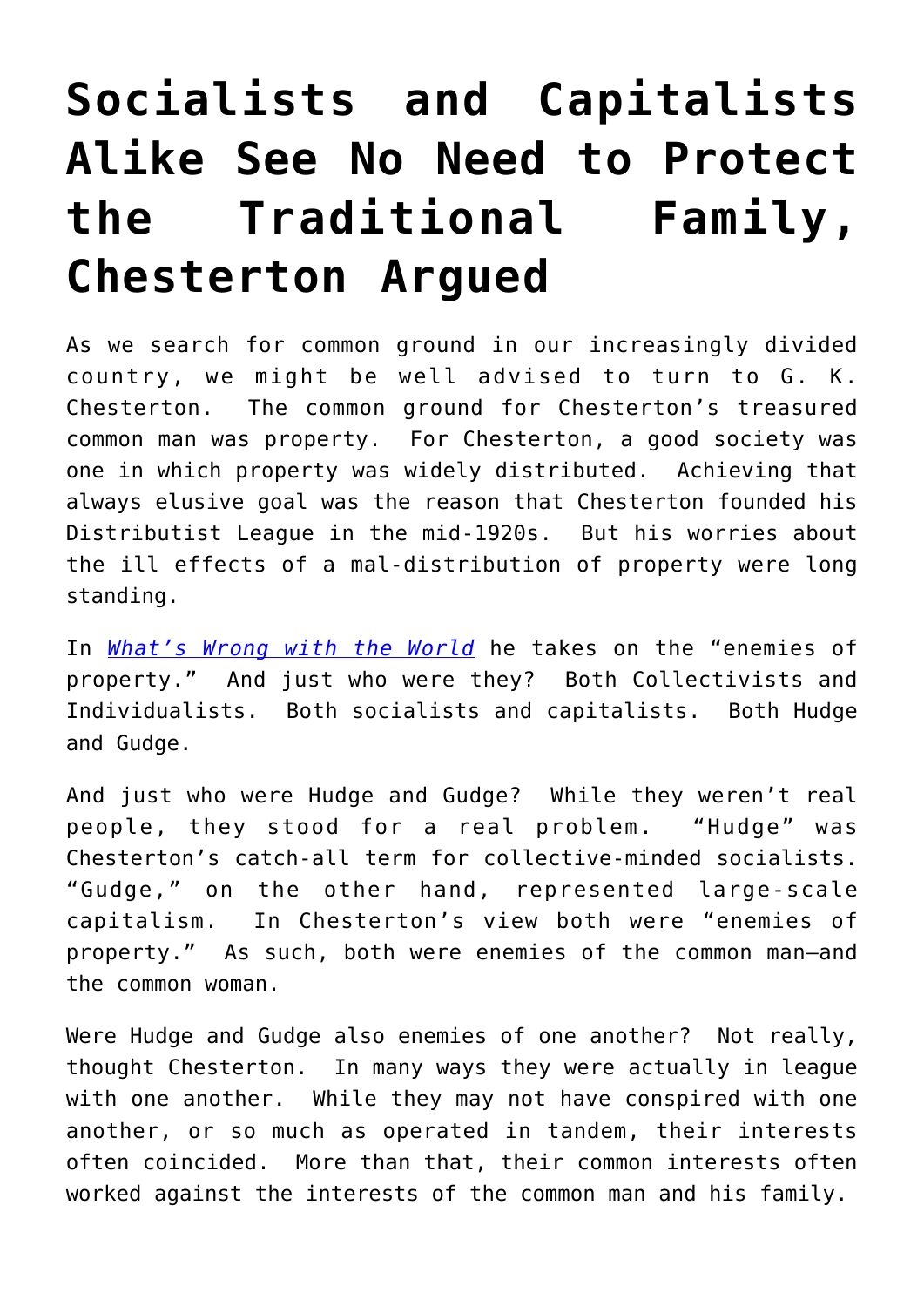How so? Hudge, the socialist, sought to create a society in which the family would be subservient to the state. (And as Chesterton often put it, "without the family we are all helpless before the state.")

And Gudge? He preferred a world of "sacking and sweating and bi-sexual toil," which was "totally inconsistent" with Chesterton's vision of the free family.

Of course, both Hudge and Gudge always claim to be defending the family. But Chesterton thought otherwise. In fact, he often wondered if either Hudge or Gudge wanted to keep the family at all.

For example, if Hudge the socialist really wanted the family to survive and flourish, then Hudge had to accept the natural restraints of the family, including divisions of labor within the family. Specifically, Hudge had to be able to endure the idea of a woman "being womanly." Lest anyone get any strange ideas, to Chesterton "being womanly" did not mean "soft or yielding," but "handy, thrifty, hard, and very humorous."

And Gudge, the capitalist? If he truly wanted the family to survive and flourish, then he would have to work to distribute property. Instead, too many capitalists proved to be "enemies of property," because they were "enemies of their own limitations." To Chesterton, a John D. Rockefeller represented not the ideal of property, but the "negation of property" in America.

Rockefeller's counterpart in Chesterton's England was a mythical Duke of Sutherland, who wanted all the farms in one estate. That, too, was the "negation of property," just as it would be the "negation of marriage if he had all our wives in one harem."

Once again, these "enemies of property" did not have to collude with one another. Nor did they have to launch a